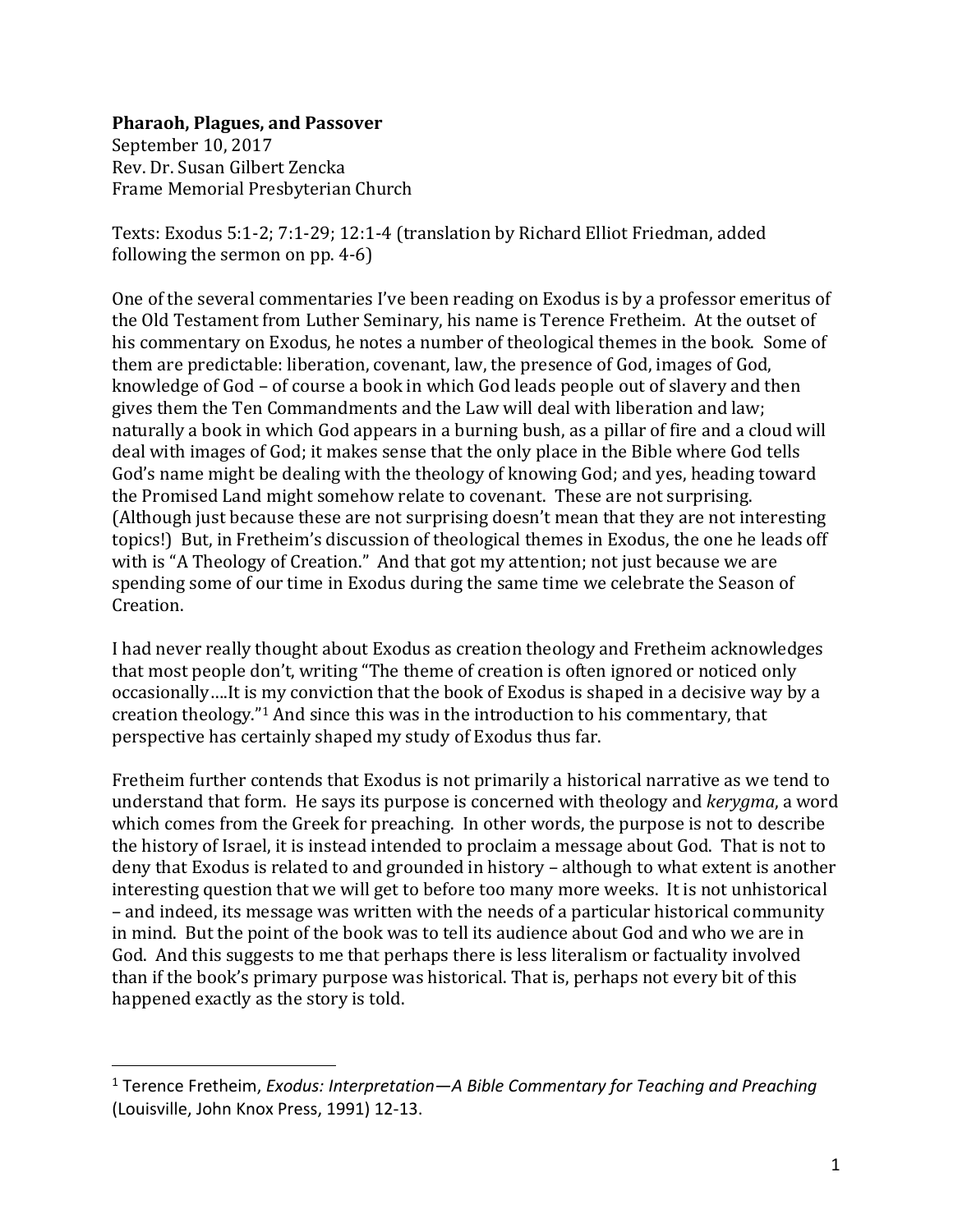Fretheim makes a couple of points that help to explain what he means by a creation theology approach. It's not just that nature plays a large role in book, although it does. The main point is that what God is doing through the Exodus story is not simply for the benefit of Israel: what God is doing for Israel is what God is doing through Israel for the benefit of all creation. Let me say that again: what God is doing for Israel is what God is doing through Israel for the benefit of all creation. This is not to deny that Israel has a special relationship with God in the Hebrew Scriptures. But God's work with Israel is intended to benefit all of creation.

This point is made at the genesis of the Hebrew narrative, in the story of Abraham, where God begins to work with a particular people. God tells Abram at their first meeting, that he will be the father of many nations, but God says more: "And YHWH said to Abram, "Go from your land and from your birthplace and from your father's house to the land that I'll show you. And I'll make you into a big nation and I'll bless you and make your name great. And *be* a blessing. And I'll bless those who bless you, and those who affront you I'll curse. And all the families of the earth will be blessed through you." All the families of the earth. This is not the only time that God says that the story worked through Israel is for the benefit of all the earth, but it's interesting that here, at the outset of God's call to Abram, it is clear that Abram will be blessed by God, but through Abram, all people will be blessed. God is the God of all the earth, and intends to bless all the earth. And indeed, the purpose of the plagues in Exodus is not to punish Egypt, but to show both the Hebrew people and the pharaoh that God is God of all the earth.

Nonetheless, these are difficult stories, and certainly not consistent with the way most of understand God in our time. We don't believe God sends plagues, illness, or weather events – at least most of us don't.

So the idea that God sent the ten plagues – the plague of blood that heard this morning, and then plagues of frogs, lice, insect swarm, a plague on Egypt's livestock, boils, hail, locust swarm, a dark darkness, and the final plague, the deaths of all the first born in Egypt: the men, women and the children of Egypt, plus the first born among the animals as well – this is a hard story. And it is harder when we read in the story that God hardens Pharaoh's heart. Why does God harden Pharaoh's heart? OR, why does the person telling the story tell it that way? This is a problem even for children who hear the Exodus story. But, and this is something I never noticed until two of the commentaries I've been reading pointed it out: both Fretheim and Richard Elliott Friedman explain that Pharaoh hardens his own heart more frequently in the story than God hardens his heart. Pharaoh is in no way a passive victim here. And Pharaoh acts on his own heart before God does. Perhaps God intensifies what Pharaoh is already inclined to be? Or perhaps this is a note of Pharaoh's response to the actions of God. Perhaps this emphasizes that God and humans work together, even when they are at odds.

And perhaps we get a clue too in the words that are being used to describe the hardening of Pharaoh's heart. Rabbi David Zaslow explains in his book *Reimagining Exodus: A Story of Freedom* that 3 different Hebrew words are used to describe God's work on the heart of Pharaoh: one means to harden; one means to make heavy; and one means to strengthen.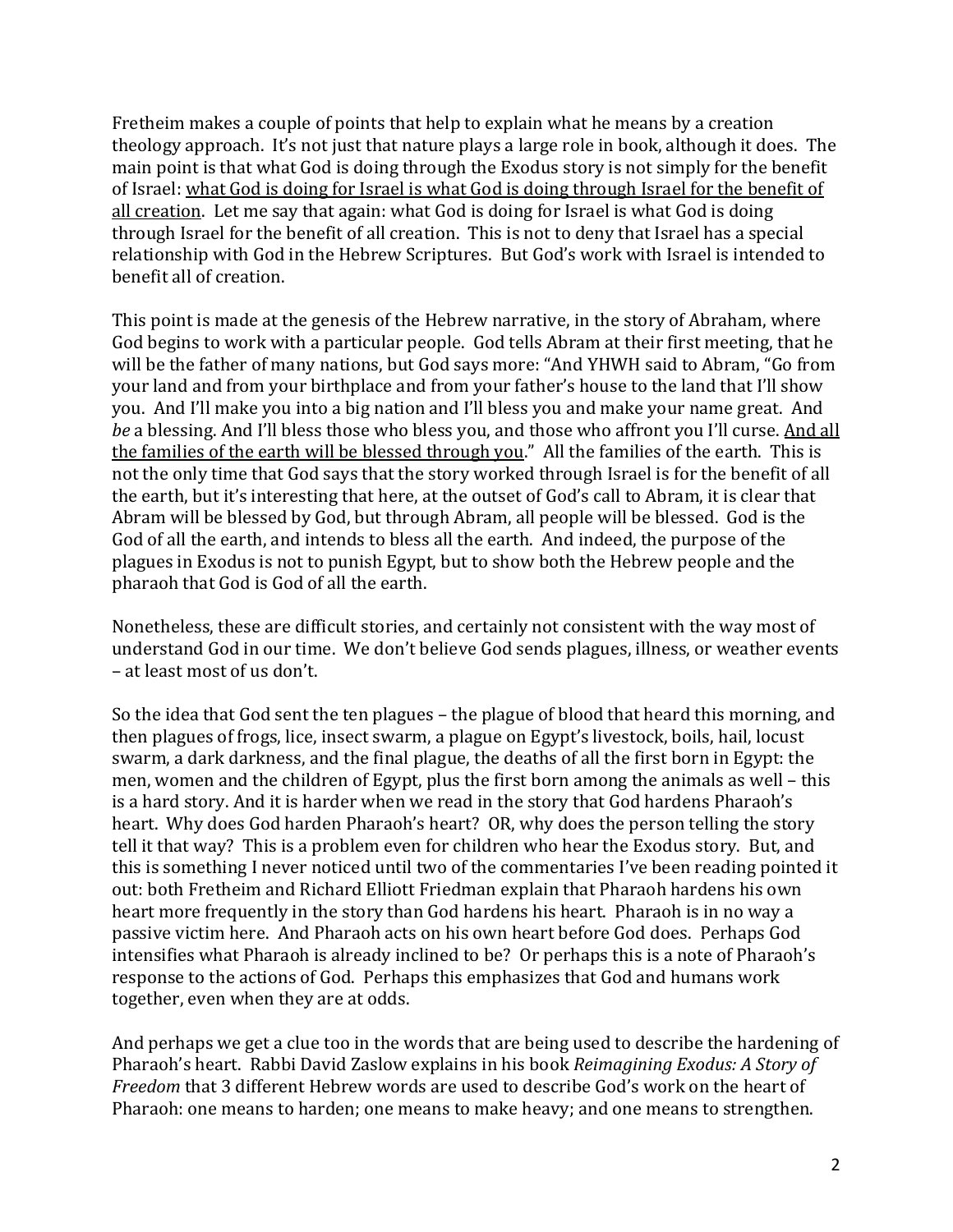The word to harden, *kashah*, is related to a word for hammered metal – the analogy is with a metalworker, who hammers the metal, softening it in order to harden it and shape it (think of a blacksmith). As Rabbi Zaslow says, "How did God hammer at Pharaoh's heart? With plague after plague after plague."<sup>2</sup>

Walter Brueggemann in his small and very fine book *God, Neighbor, Empire: The Excess of Divine Fidelity and the Command of Common Good* points out that there are three markers of empire: (1) "empires existed to extract wealth in order to transfer wealth from the vulnerable to the powerful"; (2) "empires pursued a policy of commoditization in which everything and everyone was reduced to a dispensable commodity that could be bought and sold and traded and possessed and consumed"; (3) "empires that practiced extraction and commoditization were fully prepared to undertake violence on whatever scale was required for the success of extraction and commoditization."3 Examples of empire might include Egypt under the Pharaoh, the Roman Empire, and the example that Brueggemann cites as an example of all three markers: Israel under King Solomon. With this last example, Breuggemann shows that "good" nations can pursue bad policies, and a nation founded on a bedrock of freedom and sense of a special mission from God can lose sight of its purpose. There are certainly modern examples as well.

Clearly, Ancient Egypt under this Pharaoh also epitomized these markers: the vulnerable were creating wealth for the powerful; the people had become commodities: they were slaves; and the Pharaoh was prepared to undertake violence in order to maintain this system.

Fretheim points out that the practices of the Pharaoh were anti-life – they were creationdamaging. So part of what God is accomplishing in freeing the Hebrew people is to restore right relationships in that corner of the world. God's work isn't only about freeing the oppressed – it is also about freeing the oppressor. Restoring right relationships is for everyone. And one theme in the Bible as a whole is that a right relationship to the land, even the soil itself, is foundational to enjoying shalom: the peace and well-being that is the outcome of right relationships in all spheres: health, social, economic, and spiritual. God is seeking restorative justice, where the oppressed and the oppressor are both restored to right relationships. God's mission in the Exodus of Israel is to free everyone, or as Fretheim puts it: "God's redemptive activity is cosmic in its effects."4 So part of the function of the plagues is to demonstrate that this isn't just about Pharaoh and the Israelites; it's about Pharaoh and the creation: empire and earth; and all the earth is YHWH's, as YHWH asserts in a couple of different places in Exodus (Exodus 9:29 and Exodus 19:5).

 $\overline{a}$ 

<sup>2</sup> Rabbi David Zaslow, *Reimagining Exodus: A Story of Freedom* (Brewster, MA: Paraclete Press, 2017) 60-61.

<sup>3</sup> Walter Brueggemann, *God, Neighbor, Empire: The Excess of Divine Fidelity and the Command of Common Good* (Waco, TX; Baylor University Press, 2016), 1-2.

<sup>4</sup> Fretheim, 14.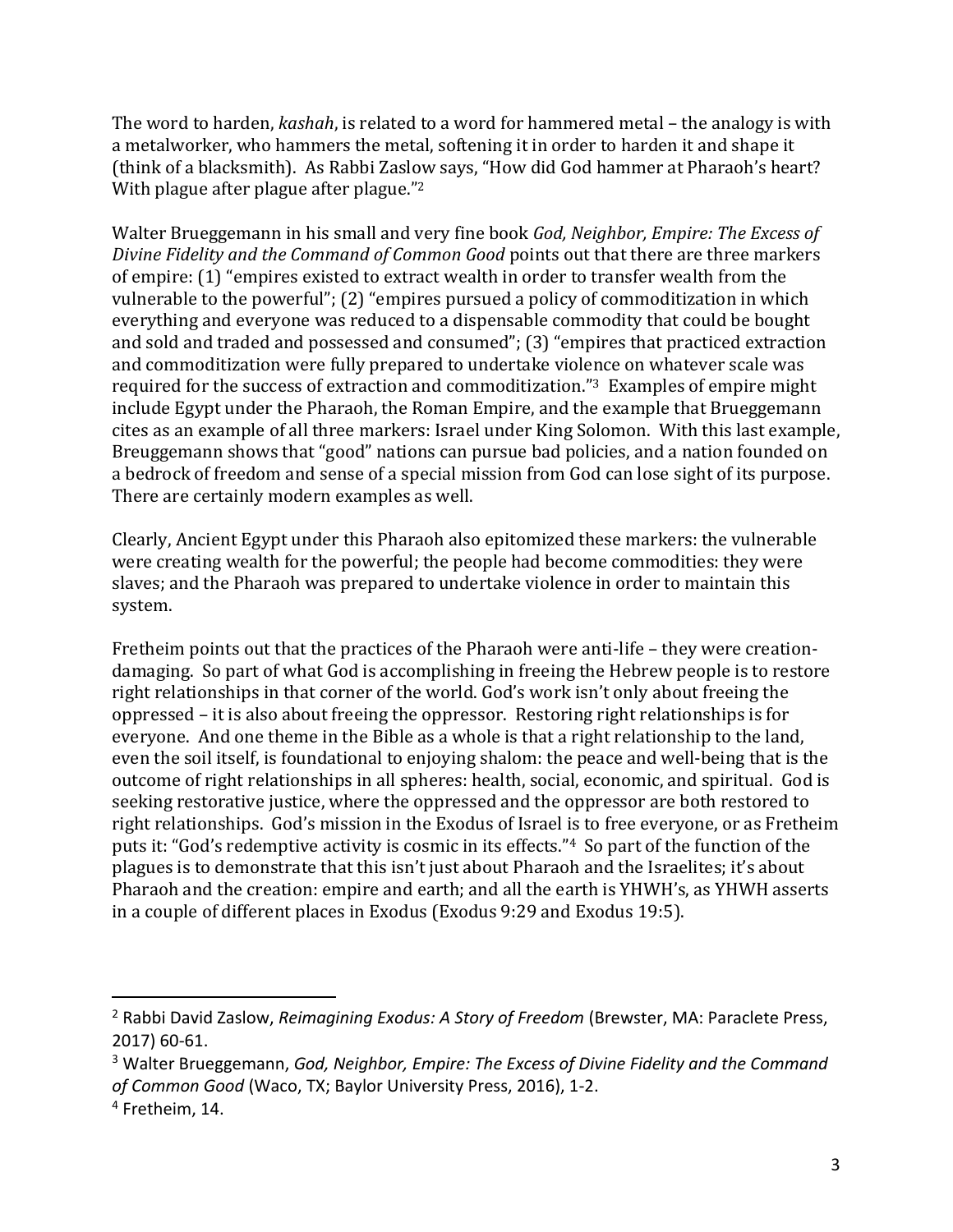The plagues are exposing and exacerbating the anti-creation dimensions of Pharaoh's empire. And as the plagues become successively worse and worse, YHWH is in fact decreating the world, restoring the chaos that preceded Creation, and God will grant the people of Israel a new beginning, which we'll get to next week.

But in the meantime, God sets out the events that will protect the Israelites during the last, most terrible plague, (the death of the firstborns) and as he concludes the instructions, he offers a prequel to instructions for the feast, Passover, that will help the people remember this: "And this day will become a commemoration for you, and you shall celebrate it, a festival to YHWH; you shall celebrate it through your generations, an eternal law." For that is the purpose of both the story and the ritual of Passover, the Word and Sacrament: that we will remember what God has done for us. That is equally true of the Gospels and the Lord's Supper—we tell the stories that we might know how God loves us, and claims us, and frees us to love one another. And we share our meal to remember also – to re-member ourselves into the Beloved Community, a community of persons, not commodities, but persons who have become our neighbors in this Beloved Community at home in creation. Amen.

**Translation of today's scripture,** as translated by Richard Elliott Friedman and published in his *Commentary on the Torah: with a New English Translation and the Hebrew Text* (New York: HarperOne, a division of Harper Collins Publishers, 2001)

**Exodus 5:1-2, 7:1-29** (Richard Elliott Friedman translation)

And after that Moses and Aaron came and said to Pharaoh, "YHWH, God of Israel, said this: 'Let my people go, so they will celebrate a festival for me in the wilderness.'" And Pharaoh said, "Who is YHWH that I should listen to His voice, to let Israel go?! I don't know YHWH, and also I won't let Israel go."

And YHWH said to Moses, "See I've made you a god to Pharaoh, and Aaron, your brother, will be your prophet. You shall speak everything that I'll command you; and Aaron, your brother, shall speak to Pharaoh, that he let the children of Israel go from his land. And I, I'll harden Pharaoh's heart, and I'll multiply my signs and my wonders in the land of Egypt. And Pharaoh won't listen to you, and I'll set my hand in Egypt and bring out my masses, my people, the children of Israel, from the land of Egypt with great judgments. And Egypt will know that I am YHWH when I reach out my hand on Egypt, and I'll bring out the children of Israel from among them."

And Moses and Aaron did as YHWH had commanded them. They did so. And Moses was eighty years old, and Aaron was eighty-three years old when they spoke to Pharaoh.

And YHWH said to Moses and to Aaron, saying, "When Pharaoh will speak to you, saying 'Produce a wonder!' then say to Aaron, 'Take your staff and throw it in front of Pharaoh. Let it become a serpent.'" And Moses and Aaron came to Pharaoh and did so, as YHWH had commanded, and Aaron threw his staff in front of his servants, and it became a serpent. And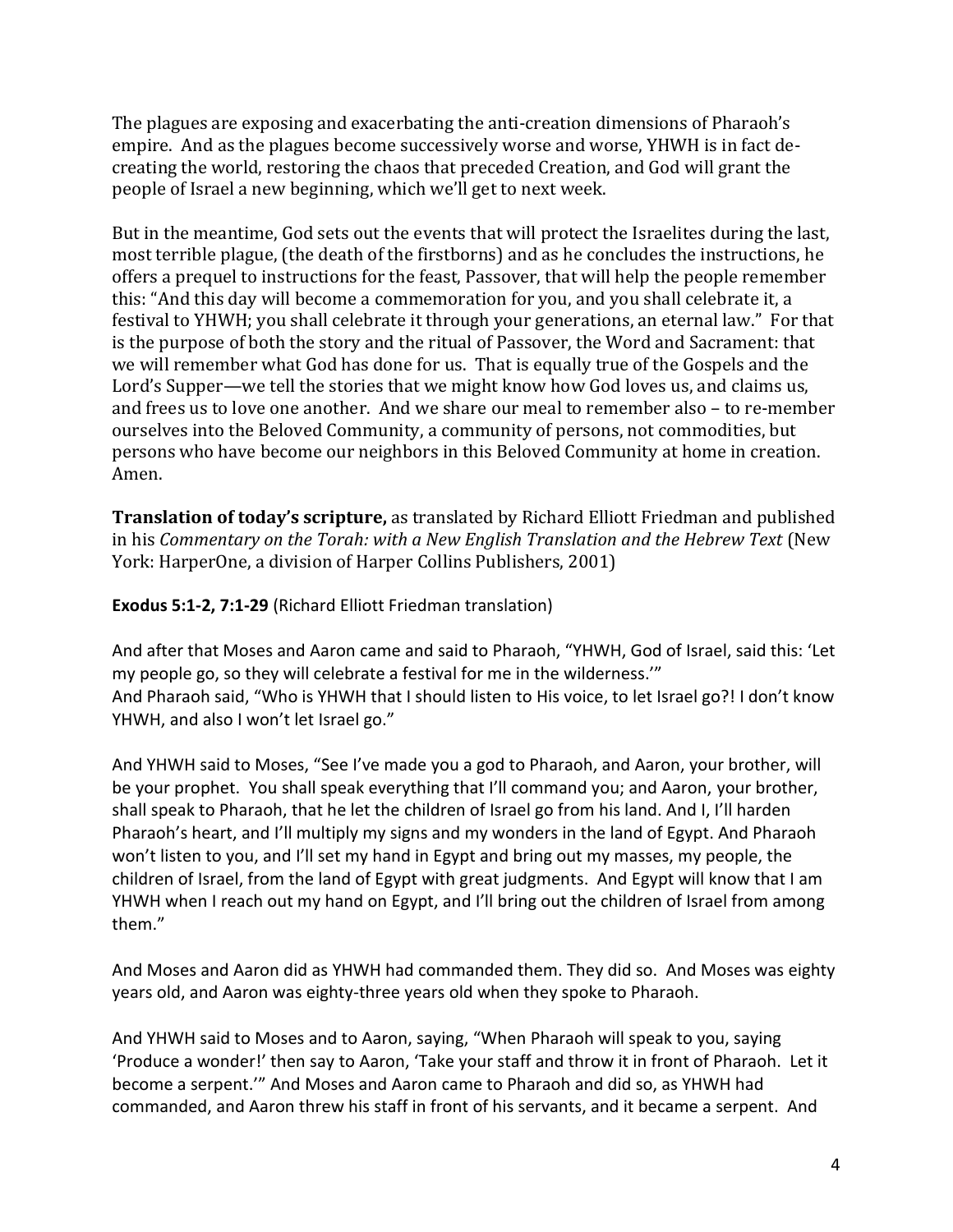Pharaoh, too, called the wise men and the sorcerers; and they, too, Egypt's magicians, did so with their charms: and they each threw his staff, and they became serpents. And Aaron's staff swallowed their staffs!

And Pharaoh's heart was strong, and he did not listen to them—as YHWH had spoken.

And YHWH said to Moses, "Pharaoh's heart is heavy. He has refused to let the people go. Go to Pharaoh in the morning—here, he'll be going out to the water—and you'll stand opposite him on the bank of the Nile, and you shall take in your hand the staff that was changed into a snake. And you'll say to him, 'YHWH, the God of the Hebrews, sent me to you, saying "Let my people go so they may serve me in the wilderness." And here, you haven't listened so far. YHWH said this, "By this you'll know that I am YHWH." Here I'm striking with my staff on the water that's in the Nile, and they''' be changed into blood. And the fish that are in the Nike will die, and the Nile will stink, and Egypt will weary themselves to drink water from the Nile.'"

And YHWH said to Moses, "Say to Aaron, 'Take your staff and reach your hand over Egypt's waters, over their rivers, over their canals, and over their pools, and over every concentration of their waters.' And there will be blood! And blood will be in all the land of Egypt—and in the trees and in the stones!" And Moses and Aaron did so, as YHWH had commanded. And he raised the staff and struck the waters that were before Pharaoh's eyes and before his servant's eyes, and all the waters that were in the Nile were changed into blood. And the fish from the Nile died, and the Nile had an odor, and Egypt was not able to drink water that came from the Nile. And the blood was in all the land of Egypt. And Pharaoh's magicians did so with their charms. And Pharaoh's heart was strong, and he did not listen to them—as YHWH had spoken. And Pharaoh turned and came into his house and did not pay heed to this as well. And all Egypt dug around the Nile to drink because they were not able to drink from the Nile's waters. And seven days were filled after YHWH's striking the Nile.

And YHWH said to Moses, "Come to Pharaoh and you'll say to him, 'YHWH said this: Let my people go so they may serve me. And if you refuse to let go, here I'm plaguing all your border with frogs, and the Nile will team with frogs, and they'll go up and come into your house, and in your bedroom and on your bed and in your servants' house and among your people and in your ovens and in your bowls, and the frogs will go up on you, and on your people and on all your servants.

## **Exodus 12:1-14**

And YHWH said to Moses and to Aaron in the land of Egypt, saying "This month is the beginning of months of the year for you. Speak to all of the congregation of Israel , saying: On the tenth of this month, let them each take a lamb for the fathers' houses, a lamb per house. And if the household will be too few for a lamb, then he and his neighbor who is close to his house will take it according to the count of persons; you shall count each person according to what he eats for the lamb. You shall have an unblemished, male, year-old lamb; you shall take it from the sheep or from the goats. And it will be for you to watch over until the fourteenth day of this